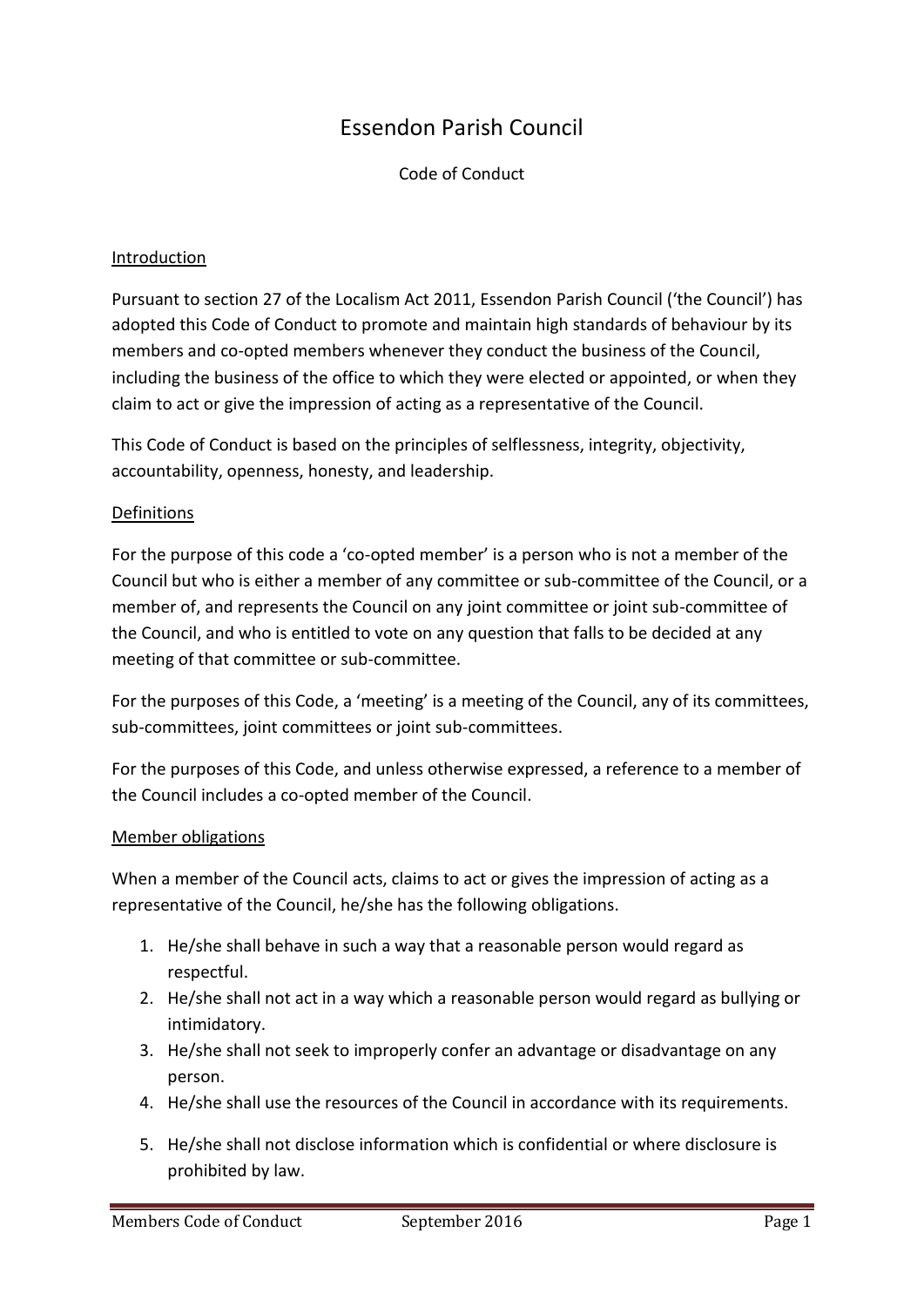## Registration of interests

- 6. Within 28 days of this Code being adopted by the Council, or the member's election or the co-opted member's appointment (where that is later), he/she shall register with the Monitoring Officer the interests which fall within the categories set out in Appendices A and B.
- 7. Upon the re-election of a member or the re-appointment of a co-opted member, he/she shall within 28 days re-register with the Monitoring Officer any interests in Appendices A and B.
- 8. A member shall register with the Monitoring Officer any change to interests or new interests in Appendices A and B within 28 days of becoming aware of it.
- 9. A member need only declare the existence but not the details of any interest which the Monitoring Officer agrees is a 'sensitive interest'. A sensitive interest is one which, if disclosed on a public register, could lead the member or a person connected with the member to be subject to violence or intimidation.

# Declaration of interests at meetings

- 10. Where a matter arises at a meeting which relates to an interest in Appendix A the member shall not participate in a discussion or vote on the matter. He/she only has to declare what his/her interest is if it is not already entered in the member's register of interests or if he/she has not notified the Monitoring Officer of it.
- 11. Where a matter arises at a meeting which relates to an interest in Appendix A which is a sensitive interest, the member shall not participate in a discussion or vote on the matter. If it is a sensitive interest which has not already been disclosed to the Monitoring Officer, the member shall disclose he/she has an interest but not the nature of it.
- 12. Where a matter arises at a meeting which relates to an interest in Appendix B, the member shall not vote on the matter. He/she may speak on the matter only if members of the public are also allowed to speak at the meeting.
- 13. A member only has to declare his/her interest in Appendix B if it is not already entered in his/her register of interests or he/she has not notified the Monitoring Officer of it or if he/she speaks on the matter. If he/she holds an interest in Appendix B which is a sensitive interest not already disclosed to the Monitoring Officer, he/she shall declare the interest but not the nature of the interest.
- 14. Where a matter arises at a meeting which relates to a financial interest of a friend, relative or close associate (other than an interest in Appendix A), the member shall disclose the nature of the interest and not vote on the matter. He/she may speak on the matter only if members of the public are also allowed to speak at the meeting. If it is a 'sensitive interest' the member shall declare the interest but not the nature of the interest.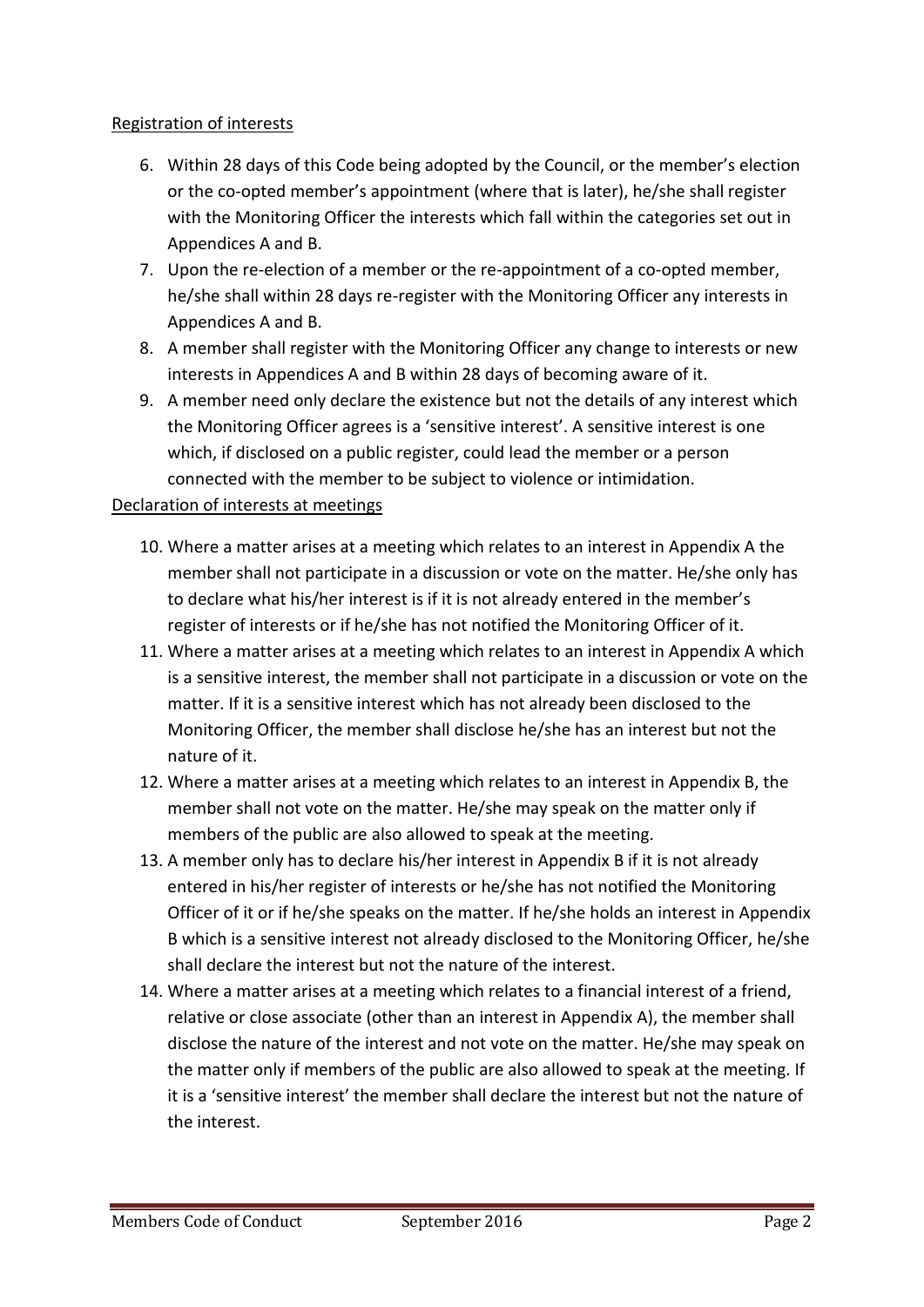### **Dispensations**

15. On a written request made to the Council's proper officer, the Council may grant a member a dispensation to participate in a discussion and vote on a matter at a meeting even if he/she has an interest in Appendices A and B if the Council believes that the number of members otherwise prohibited from taking part in the meeting would impede the transaction of the business; or it is in the interests of the inhabitants in the Council's area to allow the member to take part or it is otherwise appropriate to grant a dispensation.

## Adoption

Adopted by the Council on 10<sup>th</sup> September 2012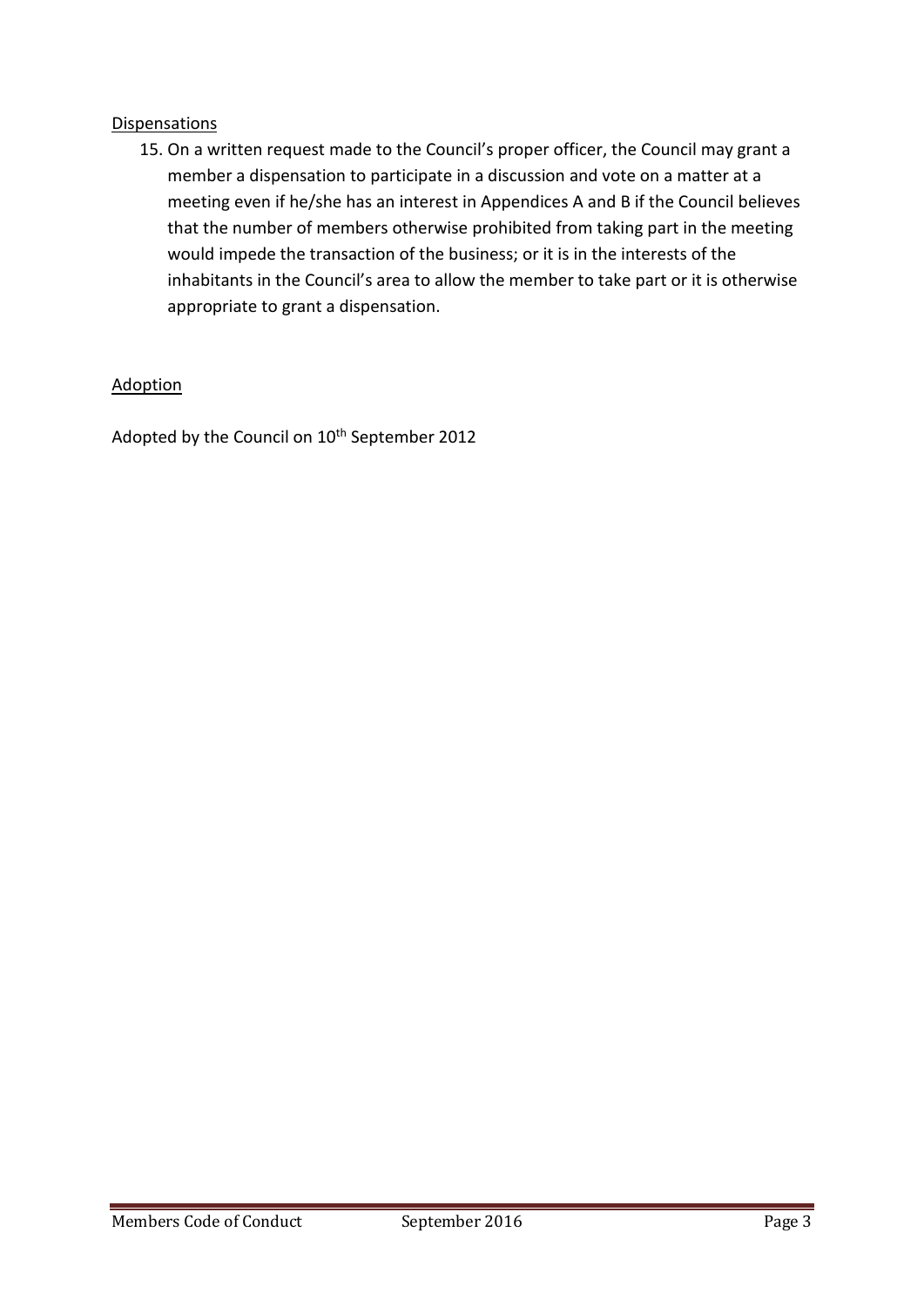# **Appendix A**

Interests described in the table below:

| <b>Subject</b> | <b>Description</b>                                                                                                                                                                                                                                                                                                                                                                                                                                                                                                         |
|----------------|----------------------------------------------------------------------------------------------------------------------------------------------------------------------------------------------------------------------------------------------------------------------------------------------------------------------------------------------------------------------------------------------------------------------------------------------------------------------------------------------------------------------------|
| Employment,    | Any employment, office, trade, profession or vocation carried on for profit or gain                                                                                                                                                                                                                                                                                                                                                                                                                                        |
| office, trade, |                                                                                                                                                                                                                                                                                                                                                                                                                                                                                                                            |
| profession or  |                                                                                                                                                                                                                                                                                                                                                                                                                                                                                                                            |
| vocation       |                                                                                                                                                                                                                                                                                                                                                                                                                                                                                                                            |
| Sponsorship    | Any payment or provision of any other financial benefit (other than from the<br>Council) made to the member during the 12 months period ending on the latest<br>date referred to in paragraph 6 above for expenses incurred by him/her in carrying<br>out his/her duties as a member, or towards his/her election expenses.<br>This includes any payment or financial benefit from a trade union within the<br>meaning of the Trade Union and Labour Relations (Consolidation) Act 1992                                    |
| Contracts      | Any contract made between the member or his/her spouse or civil partner or the<br>person with whom the member is living as if they were spouses/civil partners (or a<br>firm in which such person is a partner, or an incorporated body of which such<br>person is a director* or a body that such person has a beneficial interest in the<br>securities of*) and the Council:<br>(a) Under which goods or services are to be provided or works are to be executed;<br>and<br>(b) Which has not been fully discharged.     |
| Land           | Any beneficial interest in land which is within the area of the Council. 'Land'                                                                                                                                                                                                                                                                                                                                                                                                                                            |
|                | excludes an easement, servitude, interest or right in or over land which does not                                                                                                                                                                                                                                                                                                                                                                                                                                          |
|                | give the member or his/her spouse or civil partner or the person with whom the<br>member is living as if they were spouses/civil partners (alone or jointly with<br>another) a right to occupy or to receive income.                                                                                                                                                                                                                                                                                                       |
| Licences       | Any licence (alone or jointly with others) to occupy land in the area of the Council<br>for a month or longer.                                                                                                                                                                                                                                                                                                                                                                                                             |
| Corporate      | Any tenancy where (to the member's knowledge):                                                                                                                                                                                                                                                                                                                                                                                                                                                                             |
| tenancies      | (a) The landlord is the Council; and                                                                                                                                                                                                                                                                                                                                                                                                                                                                                       |
|                | (b) The tenant is a body that the member, or his/her spouse or civil partner or the<br>person with whom the member is living as if they were spouses/civil partners is<br>a partner of or a director* of or has a beneficial interest in the securities* of.                                                                                                                                                                                                                                                               |
| Securities     | Any beneficial interest in the securities* of a body where:<br>(a) That body (to the member's knowledge) has a place of business or land in the<br>area of the Council; and<br>(b) Either:                                                                                                                                                                                                                                                                                                                                 |
|                | (i) the total nominal value of the securities* exceeds £25,000 or one hundredth<br>of the total issued share capital of that body; or<br>(ii) if the share capital of that body is of more than one class, the total nominal<br>value of the shares of any one class in which the member, or his/her spouse or<br>civil partner or the person with whom the member is living as if they were<br>spouses/civil partners has a beneficial interest exceeds one hundredth of the<br>total issued share capital of that class. |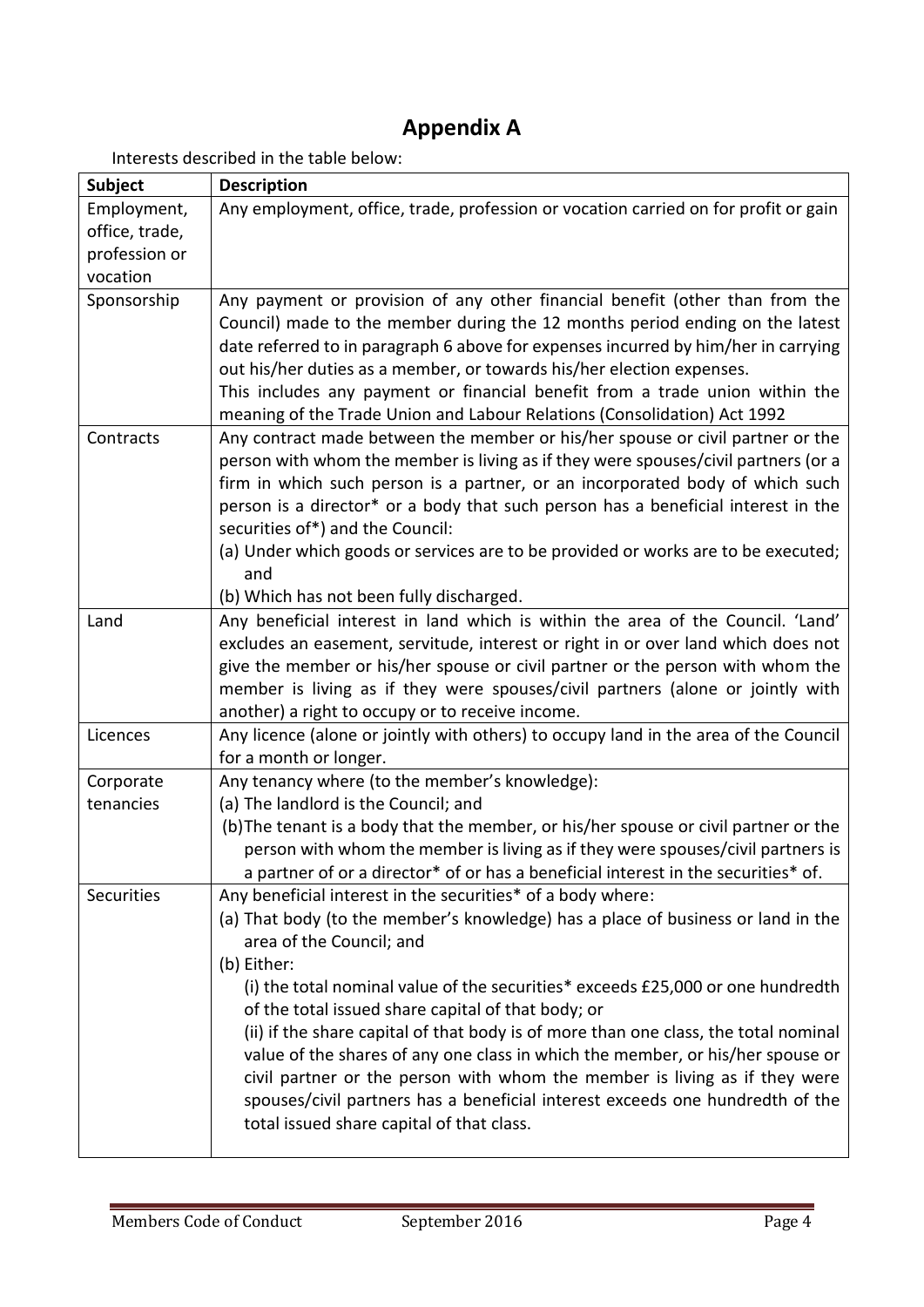\*'director' includes a member of the committee of management of an industrial and provident society.

\*'securities' means shares, debentures, debenture stock, loan stock, bonds, units of a collective investment scheme within the meaning of the Financial Services and Markets Act 2000 and other securities of any description, other than money deposited with a building society.